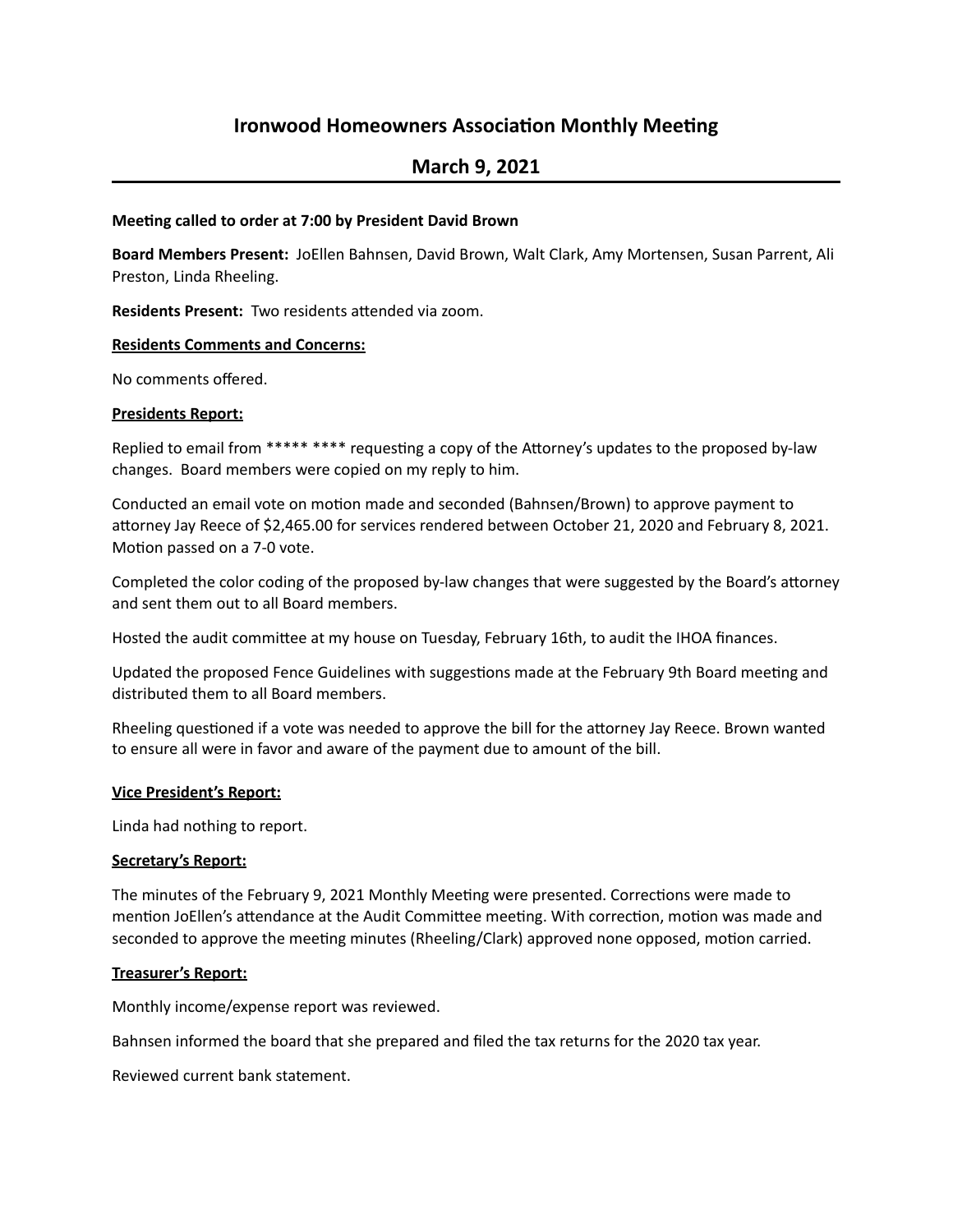Report of audit committee by Mortensen: The audit committee composed of Amy Mortensen, Susan Parrent and \*\*\*\*\*\*\* \*\*\*\*\*\*\* met and compared the Association's monthly financial reports, monthly bank statements and check register for the 2020 calendar year. All three were identical and thus present an accurate representation of the Association's finances. JoEllen Bahnsen was in attendance as her role of Treasurer.

## **Beautification Report:**

## Nothing to report.

Parrent noted that there was a car that drove onto the median located on Towanda towards the west side of Ironwood and Towanda intersection. Rocks were knocked out of the median immediately followed by snow prior to the ability to replace the rocks. The snowplows then moved the rocks, so now the median is showing tire tracks and missing rocks.

Bahnsen noticed that someone drove up on Northtown road to access utility boxes and now the grass is damaged. Debris is located over that area as well.

## **Communications Report:**

Ihoa.org usage report was reviewed, and average activity occurred during the prior month.

March newsletter was mailed and emailed last week. No returns on the mailed letters. Only 35 physical mailed letters. Only 2 sent electronically did not go through on email addresses provided. The email addresses will be reviewed to determine errors in email entry.

## **Covenants Report:**

Nothing to report in relation to covenants.

Parrent did mention on the west side of Ironwood, kids have mini motorcycle bikes, and they are loud. Parrent shared concerns of safety and mentioned this may be a violation to town ordinances.

## **SUV/Government Report:**

Jim was not present.

## **Newcomers Report:**

Chris was not present.

## **Old Business:**

Review of Fence Guidelines:

Discussion of 6 inches to 3 feet. Brown suggested the fences should be no wider than the home. Parrent mentioned some pools are the width of the house. Mortensen said that the purpose is to allow mowing therefore no more than 3 feet would be necessary. Decision was made to add to "G" with height to define distance from property line.

Clark asked for the definition of "Special Needs Fence"  $-$  Brown mentioned it was for pool use. Discussion was had and all supported the removal of "Special Needs Fence" and to reword for fences around pools as required by the Town of Normal. Notation to be included in letter " $C$ ".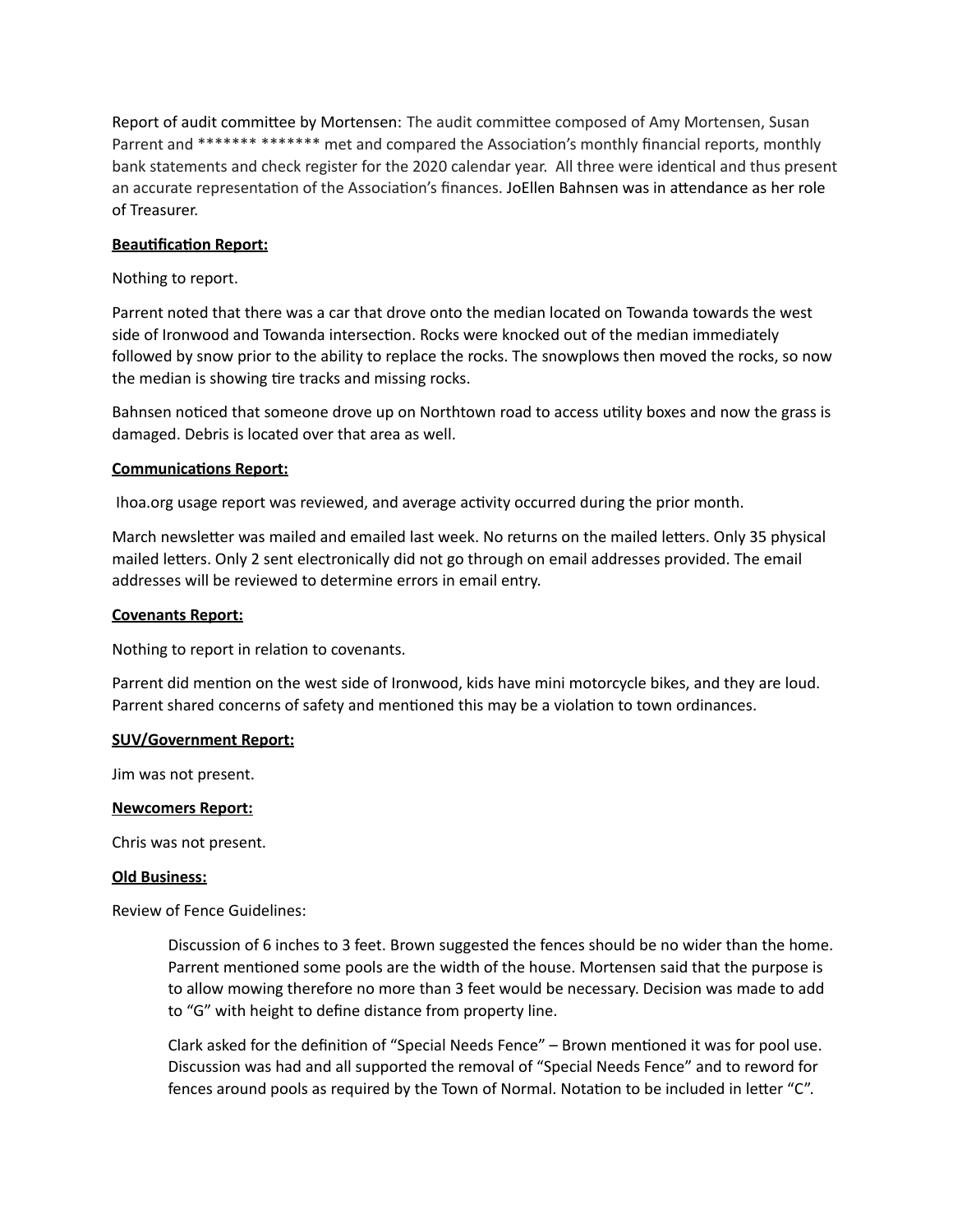Parrent questioned "E" regarding existing wooden fences. The question was if someone requests a replacement fence for an existing approved wooden fence, can they replace it with a like wooden fence, or would they need to go by the new guidelines? Parrent feels that fence replacements should meet new guidelines. Rheeling mentioned that fence replacements have not been approved in the past. It was noted by \*\*\*\*\* \*\*\*\*\*\*\*\*\* that these have been approved in September 2009, July 2014 and December 2019. Discussion was had and replacement of fences on property to update existing fences will be allowed if they meet the new guidelines, meaning they are not able to replace with like wooden fences with new guidelines if approved. Rheeling mentioned about dilapidated wooden fences that have not kept up fences - potential action to be taken. Parrent has a document to reference and can send out notifications through the Covenants violations.

Parrent mentioned (i) the word "still" should be removed, all agreed.

Parrent questioned quorum and majority. It is a quorum of the Associations members 1/3rd at minimum. This means that total votes greater than 50% of all members present that at minimum total the quorum will be needed to approve the updates to guidelines, as these are under the By-Laws. This change was approved in the 2009 meeting minutes. Suggestion was made to add in verbiage explaining in person or by proxy. This is not a change, just a clarification of wording to help increase understanding.

Brown will update the changes and submit to the Board for the final draft. We will hold for a vote until the by-laws are decided upon for vote as well.

Review of proposed by-laws:

All board members agree to leave at 20% for residents to call a special meeting.

Proxy suggestion to change to 11 months – discussion was had of proxies to expire after 90 days. Bahnsen mentioned home sales as a point to support 90 days. Rheeling mentioned topic changes, approvals for one proxy may not apply to the next. All agree to leave proxy expiration at 90 days. Rheeling and Parrent would like the opinion of the lawyer on the suggestion he made and why it was made. This will be added to the list of questions we are compiling for the lawyer when he meets with the board.

HOA suggested quorum from a 1/3 to 25% - lawyer suggests 20%. Board is in agreement to leave the change at 25% as suggested by the committee.

Audit Committee - the By-Laws Committee suggested changing number of Board members on the audit committee from 2 down to 1 Board member. The Board overall agrees that it should remain as 2 Board members. Bahnsen suggested the removal of wording "written report" and keep that a report will be provided via the monthly meeting minutes. Bahnsen explained that a written report would be a formal audit write up which is not needed for the size of the HOA, all present agreed.

9.3 Leave the "on a timely basis". Mortensen, who works in bank fraud, suggested that allowing the verbiage "from time to time" regarding bank deposits can open us up to issues. Bahnsen, with an accounting background strongly agreed. The board agreed the wording will remain "on a timely basis".